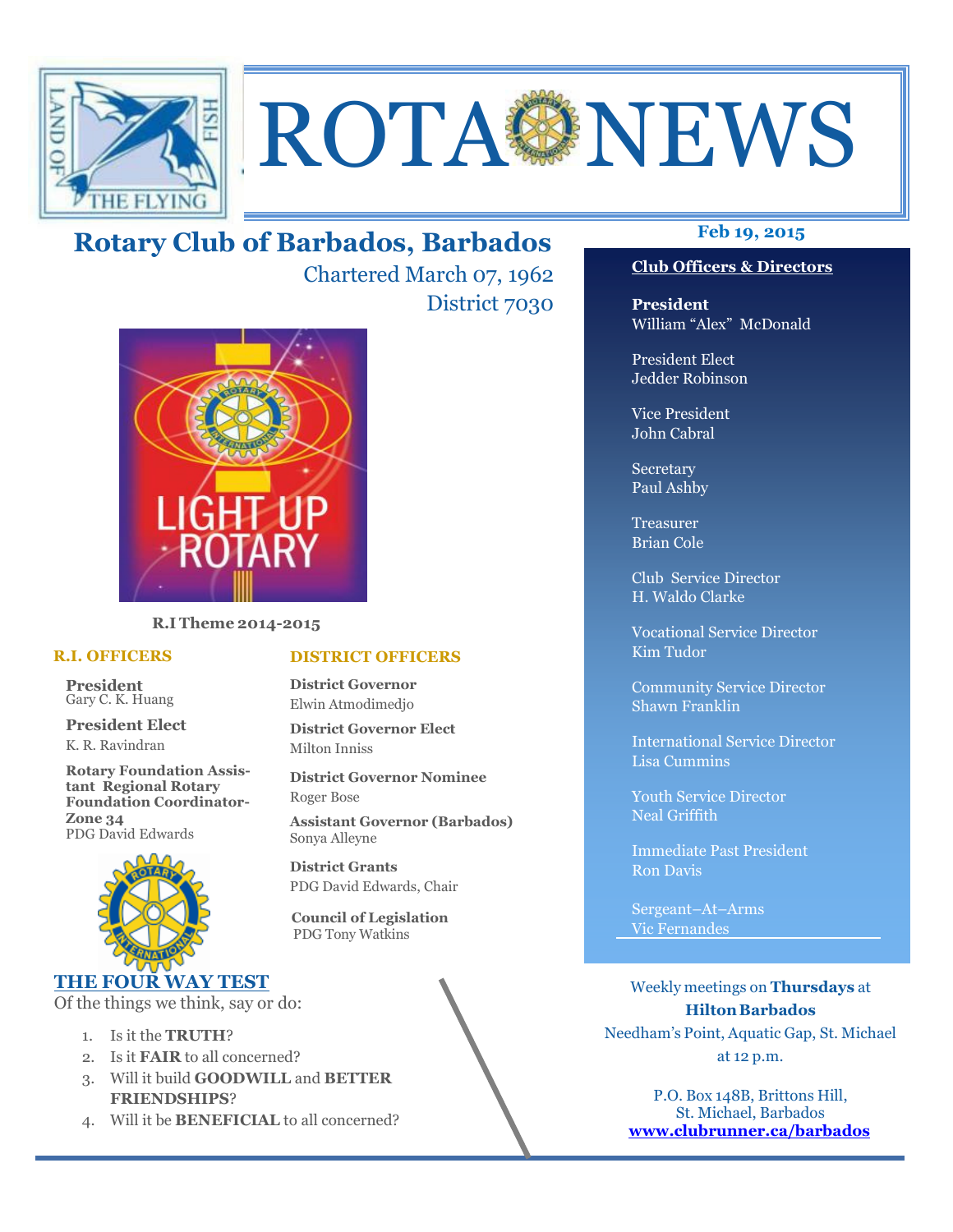#### **THE ROTARY CLUB OF BARBADOS WELCOMES ALL VISITING ROTARIANS AND GUESTS**

# **February is World Understanding Month**

Today will be a Fellowship Meeting with another Guest Speaker. This week we will be addressed by Mr. Jeffrey Broomes, Principal of the Parkinson Memorial Secondary School.

#### **Our Greeters are Past Director Trevor Whitehall & Past Chair Diana R. Douglin.**



**Past Director Trevor Whitehall joined the** Rotary Club of Barbados on July 23, 1998. His Classification is Refined Products - Retail.

He served as Director Vocational Service 2003-04. He has served on the Vocational

Service, Environment, Drug Awareness Committees.

Currently he serves on the Fellowship, Environment and Vocational Service Committees

#### **Past Club Bulletin Editor Diana Douglin**

became a member of the Rotary Club of Barbados joining the Rotary Club of Barbados on June 06, 2013. Her Classification is Legal Services – Corporate. She was introduced to the Club by PD Heather Tull.

She has served on the Vocational and . Membership Development Committees.

—————————————-

Currently she serves on the Attendance, Bulletin, Safety & CPR and Vocational Service Committees. She is the researcher for the Profiles in Community Service Series.



# **Meet our Guest Speaker - Biographic Information**



**Continued next page** 

Mr. Jeffrey "Jeff" Broomes is described as a teacher by day, writer, husband, father, major grandfather and sports enthusiast.

Jeff has also hosted the Book Talk and Homework Action Line television programmes.

Additionally he has held leadership positions as President of the Barbados Union of Teachers as well as President of the Barbados Association of Principals of Public Secondary Schools.

## **Meet our Guest Speaker- Biographic Information**

A teacher by profession, Jeff Broomes spent his initial years as an English teacher at St. Lucy Secondary School before moving on to St. James Secondary and later St. Michael School as Deputy Principal. He was then appointed Principal of the Alexandra School a position he now holds at Parkinson Memorial.

Jeff, a Coleridge and Parry alumnus, received his tertiary education at New York's Union College, and his professional education at the University of the West Indies, George Meany Institute, Erdiston Teachers' Training College and Scarsdale Technology Academy.

An avid cricketer and fan of the game, Jeff has held several administrative positions in Barbados and West Indies cricket, including Manager of the Barbados Youth, and the West Indies Under 19 Teams; and Vice President of the Barbados Cricket Association, President of the Barbados Women's Cricket Association and West Indies Cricket Board Director. Jeff's interests also extend to calypso, having served as Pic-o-de-Crop judge on several occasions.

Jeff launched his television career in 1991 as Presenter of the series, My Teacher, My Parent, My Friend. He has also hosted CXC English Literature, Eleven and Ready, Education at the Crossroads and Playing with Words.

Additionally, Jeff has written and published nine books mainly on teaching of English and Mathematics for Common Entrance and English for CXC. He has also written a quiz book on Cricket as well as one on Teacher Evaluation.

Jeff Broomes, educator, cricketer, writer has now added two areas to his profile: calypso singer and, more significantly, presenter to the Rotary at their lunch time meeting.



February 23 marks the 110th anniversary of Rotary. This year also marks 30 years since Rotary launched its campaign to rid the world of polio. How will you celebrate 30 years of Polio Plus? Find out how to send us your photos: http://ow.ly/J2hLr

#### **MEETING DETAILS - Thursday February 12 SAA - PP Vic Fernandes**

- Attendance 57%
- **Raffle \$174.00**
- **Winner Past Vice President Roy Smith**
- **Fines \$178.00**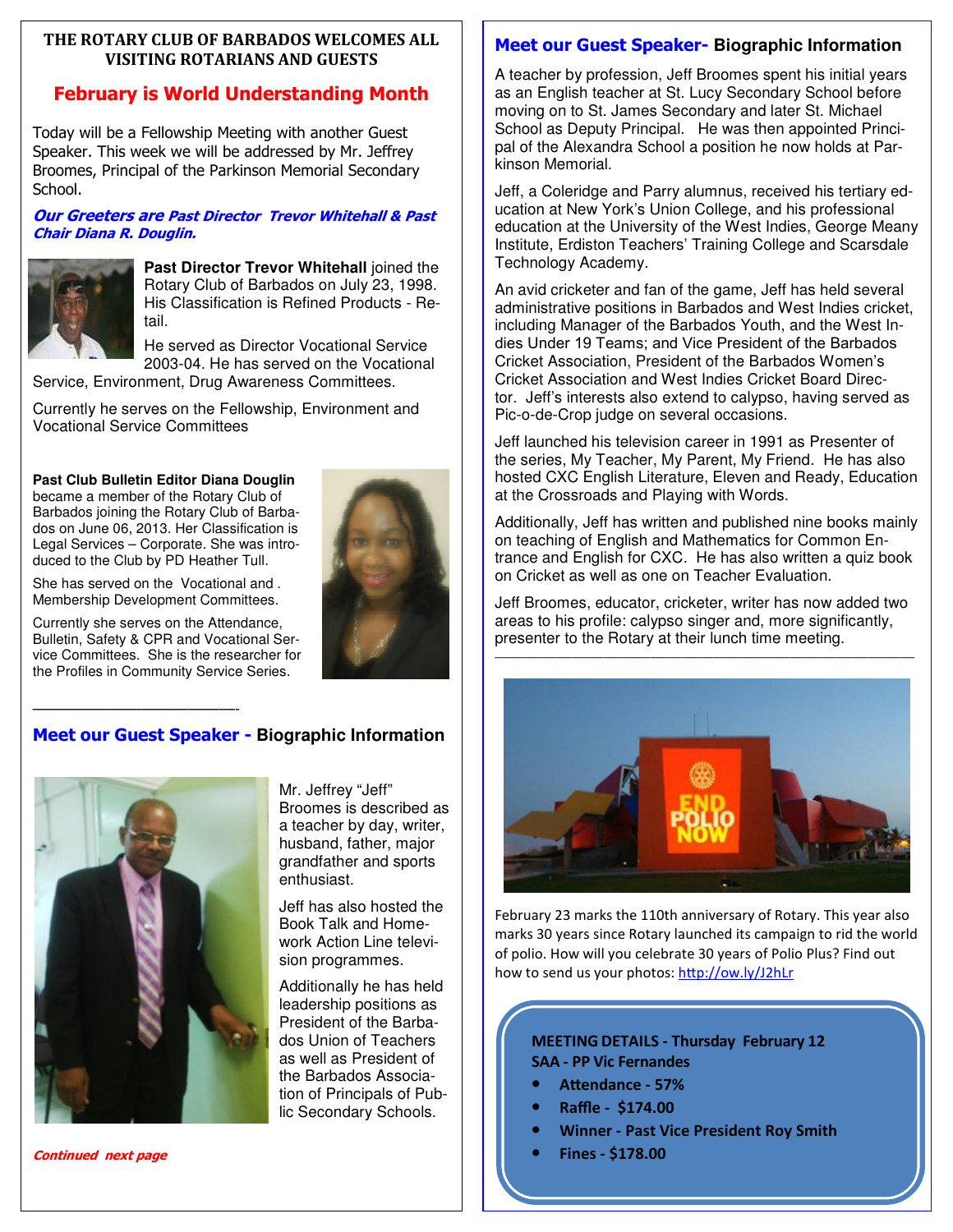#### **HIGHLIGHTS FROM THE FELLOWSHIP MEETING OF FEBRUARY 12, 2015**

**Address by H.E. Mikael Barfod, EU Ambassador, Rotary Club Barbados, 12 February 2015** 

**He was introduced by Past President Per Dibber** 



**I am normally surrounded by heavy protocol** when I make a speech, but today I have the feeling I can just get away with: "Dear Rotarians, thank you for inviting me to say a few words about the work of the European Union". And I greet the press too.

#### **1. Intro**

First of all I would like to inform you that it was Rotary that kicked off my career as a public speaker. When I was 21 I visited a friend's family in Pompano Beach in Florida and the family's fa-

ther asked me to give a talk at his Rotary Club. They apparently liked my joke. So I was invited to give a similar talk in the sister club in Grand Bahamas a week later. After this exposure to public speaking in the Caribbean, promoted by Rotary, all I can say is that the rest is history, and here we are back at Rotary today where it all began.

#### **2. What is EU?**

"What makes the European Union special", I asked a group of 100 sociology students at the Florida International University recently. At first they did not know what to say, so I cautiously added: is it like the United States of America? Finally someone said hesitantly: Not exactly like the US, but the "EU does have **sovereignty**". This is in a way a clever answer. The European Union is not a regional organisation of 28 member states because we have a lot state-like powers or sovereignty. If the Barbadian government is interested in discussing with any country in the EU policies on trade, environment, climate etc., you do not book a ticket to London, Paris, Berlin, Rome or Warsaw. No, you book a ticket to EU HQ in Brussels. The EU has the powers to deal with these matters, of course with a certain amount of influence and scrutiny by our MS in the decision-making process. Unlike CARICOM and all the other regional organisations the European Commission has **executive powers** with certain legislation that can be implemented directly in EU MS.

Why in Europe do we work more closely together and have much stronger, binding institutions than any other region? That is because history has taught us that this is the best way to promote **peace** and **economic prosperity** in Europe. So it is no surprise that we believe in a world of multilateralism where countries come together to discuss challenges, defend human rights, fight poverty and sustainable growth. With over 1/2 billion inhabitants, The EU has the largest GDP in the World, ahead of USA and China. The EU is by far the largest trading block. The EU is also the largest source of development assistance, which is widely used to fight poverty and injustice.

#### **HIGHLIGHTS FROM FEBRUARY 12, 2015**

We are even developing a **diplomatic corps** to encourage a coordinated approach to foreign relations. Since our last treaty in 2010, the EU now has a legal identity that allows it to act and speak in many international contexts, which is why it says 'Ambassador' on my calling card. Some recent internal successes include : Atalanta fighting pirates off the Horn of Africa, Iranian talks on peaceful use of nuclear facilities and reconciliation in the Balkans. Geopolitics in Ukraine is more complicated as is the situation in the Middle East but we believe our multilateral approach is more valid than ever.

#### **3. What is the EU doing in the Caribbean?**

Europe has strong **historic ties** with the Caribbean region and our MS have had territory not far from here. Politically we are **aligned** in many ways: Westminster democracies with relatively good human rights records. As the region has grown and changed, our approach has grown and changed with them. Our involvement in the region is based on our overall policy of poverty alleviation. We are by far the largest donor of grant aid at a time when many other donors are pulling out of the Caribbean. We have a **whopping EUR 1 billion** over next seven years to be programmed.

A third of the billion goes to **regional programmes benefitting several Caribbean countries in one go**. The regional nature of this makes it obvious that we would emphasise regional cooperation with Caribbean. If we feel that European economies are too small to cope in today's global economy – just imagine what the prospects of the small Caribbean islands are like in the long run, unless they integrate effectively. In the regional programme we support an envelope for common issues like, disaster preparedness, climate mitigation, energy, security as well as integration and trade.

Speaking of trade, you probably know that we have signed in 2010 the **Economic Partnership Agreement (EPA)** between the EU and the Caribbean. It is the first of its kind. It is an asymmetric trade agreement, where the EU reduces tariffs more than the Caribbean side. It also very much encourages intra-Caribbean trade, which is growing a bit. In spite of massive grant support the EPA has nevertheless been slow in taking off. As stipulated by the EPA, Caribbean **tariffs are being reduced**, but slower than expected, **However, the most important is that private investors take full advantage of the new trade framework. And that is yet to come.**

Another interesting aspect of the regional programme is the EUR 180 million **Caribbean Investment Facility.** Many projects within agriculture, energy, transport, ITC are promising but need a bit of a nudging to reduce risks in the start-up phase. An example: Geothermal in Dominica was initially a risky business. The EU provided a grant for initial studies and test drillings, which enabled a development bank to invest with a far bigger amount and hopefully this will eventually lead to bigger private investments. Because our initial grant made accessing geothermal energy iin Dominica a reality, both St. Lucia as well as St. Vincent and the Grenadines are very interested also in this type of energy source. So we give our money more bang for the EUR by leveraging grant money with loans and investments. **We have lots of hope in the use of CIF in terms of starting new projects and generating employment and growth in the region**.

#### **Continued next page**

**Continued next page**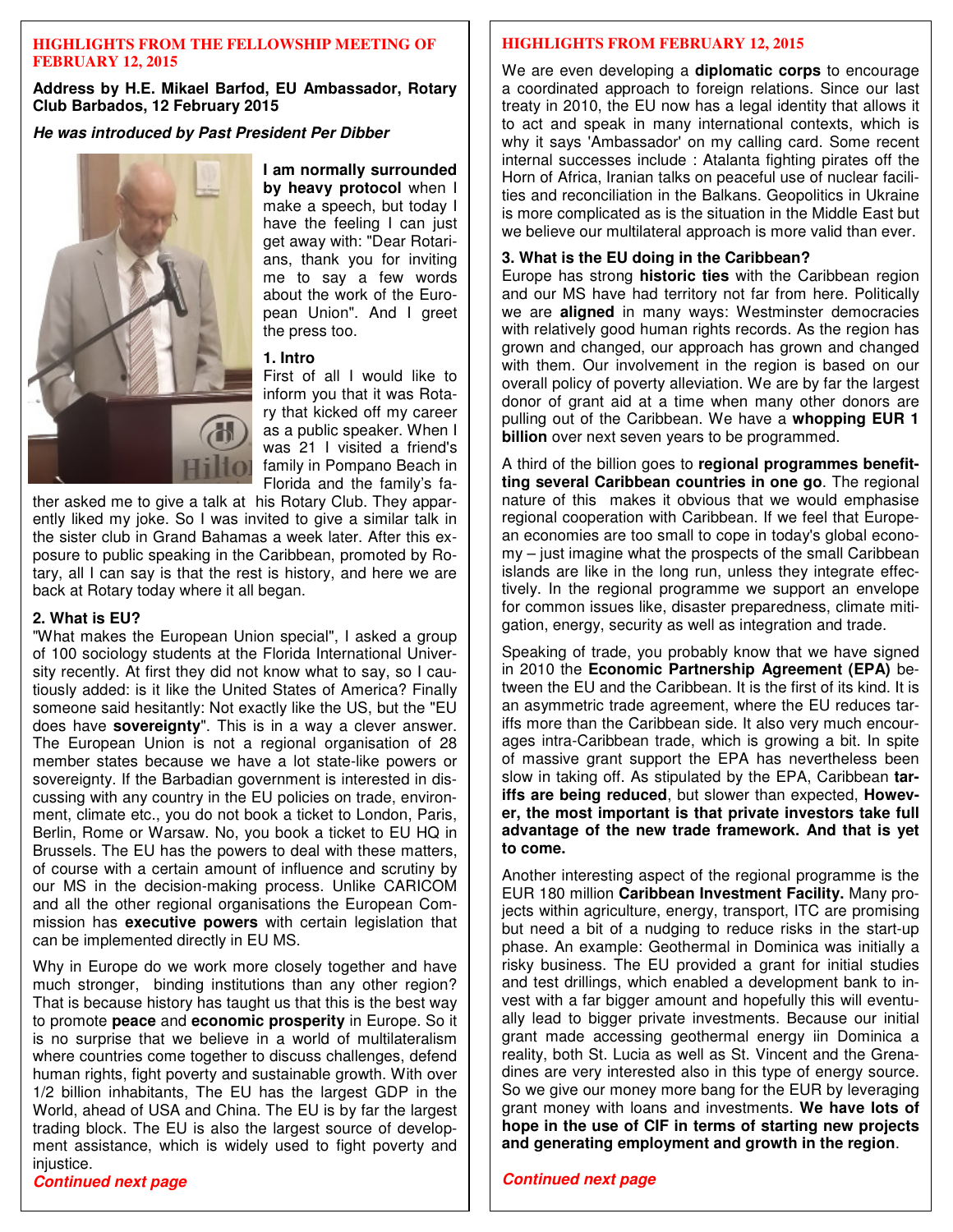#### **HIGHLIGHTS FROM FEBRUARY 12, 2015**

#### **4. What is the EU doing in Barbados and the Eastern Caribbean**

The Last bit of our programme is **national programmes.** In **Barbados and the OECS**, which is my direct responsibility, we have supported areas as diverse as housing, health, education, public finance management and reform, safety and security, environment, climate change, disaster preparedness and much, much more. On an annual basis we disburse  $\epsilon$  60 million EUR or around BBD 140 million.

In **Barbados** the EU continues to be the largest provider of bilateral grant aid to the county. The portfolio has grown significantly over the past four years, primarily through the infusion of "sugar funds" which is meant to compensate Barbados for the loss of sugar quotas to the EU under the new WTO rules

The Barbados **Human Resource Development** programme represents the single largest collaboration between the EU and Barbados. Out of EUR 53 million a bit less than half has been spent to date and the rest will follow in the next couple of years. The programme has made significant progress, particularly during the past two years of implementation. This has largely been the result of the combined efforts of the government HRD Implementation Unit and external assistance provided by the European Union; backed by continual dialogue at the technical, policy, and political levels. Achievements to date include improvements in the time for registering training providers; increases in the number of institutional assessments; and increased training across the public sector. **In short, the programme should produce qualifications and classifications that deliver education which respond better to the needs of the Barbadian industry and society.** 

In addition, Euro 5.81 M from the 10 EDF is supporting the country's **renewable energy programme** through an agreement with the Inter-American Development Bank. A further Euro 3.0 M will continue to support the energy sector through the 11 EDF National Indicative Programme. The aim is to finance renewable energy and energy efficient installations in key secondary schools in each parish of the country; for a maximum demonstration effect, to students and parents. This is to be complemented with RE/EE educational material; and as a novelty possibly a roving electric van, which can showcase further ideas and possibilities for RE/EE measures in schools and homes.

#### **5. Budget Support**

 **Continued next page**  A large chunk of the aid to Barbados and the OECS is provided as **Budget support.** After assuring ourselves that the macroeconomic situation is stable, the aid is provided in tranches, where each time we ensure that detailed criteria is fulfilled in terms of, agreed policies, performance targets such as number of people trained and other concrete milestones achieved. On the other hand the government can use its own budgeting and procurement systems to achieve these goals. When this system works it is a win-win situation. We paid more than EUR 8 million in 2014 and could have almost 3 times as much available in 2015 if the government meets our conditions, primarily regarding macroeconomic stability and public finance management. We would hope that this support in itself could have a positive effect of assisting the country in recovering from the current economic crisis.

# **HIGHLIGHTS FROM FEBRUARY 12, 2015**

#### **6. Climate Change/Energy**

The EU is a champion in the fight against global climate change and mitigating its effect where we can, including in the Caribbean. We actively explore and exploit all opportunities to make the most of the Caribbean's abundant domestic clean energy resources: wind, solar, marine, geothermal etc. This will reduce dependency on local and imported fossil fuels. Improving energy efficiency is also critical, being one of the keys to ensuring affordability for all the citizens, which will also be favoured by tighter regional cooperation and by diversifying energy sources. Renewable energy is the focal sector of the 11 EDF not only as we saw for Barbados, but for SKN and DOM until 2020. **So we are serious about the climate and energy at global, regional and national levels.**

#### **7. Human Rights**

Finally let me say a word or two about human rights. Generally speaking the respect for human rights and the promotion of European values is very high on the EU agenda. In democratic societies governed by the rule of law this is easier than many other places. But as is also the case in Europe there are short comings which we identify and offer to assist governments with in Barbados and the Eastern Caribbean where I work. We have identified the fight against domestic and gender-based violence as particularly important for citizens security and for the future cohesion of Caribbean societies. In this regard we have worked with the police and NSA in setting up a specific unit within the police force to deal with this issue.

We are also concerned about the rights of LGBT. The levels of tolerance varies from country to country but the legal protection lags behind the situation in countries that Barbados and the Eastern Caribbean usually compare themselves with when it comes to human rights, including the EU.

Finally on the death penalty, we are happy about the ongoing process to abolish mandatory death sentences and hope that this will lead to the next step which is a legally binding moratorium on the death penalty (we recognise a de facto moratorium has been respected for years) and finally abolition of the death penalty altogether.

In conclusion, I think the EU is a good example of an **allweather ally** in the areas that matter for the Caribbean and for Barbados. But then again, as EU Ambassador I would say that, wouldn't I?

Thank you

I'll be happy to answer questions, also about current issues like Ukraine and the Euro.

Questions were asked in the following areas:

PP Andrew Bynoe

• The need for Public Management Accounts Reforms

PD Peter Williams

• Transparency and the lack of Integrity legislation

Past Director Freddie Hart

The impact of Global Warming and Climate Change on the Tourism Industry

**The Vote of thanks was given by PP Erskine Thompson, Guest Speaker Committee Chair.**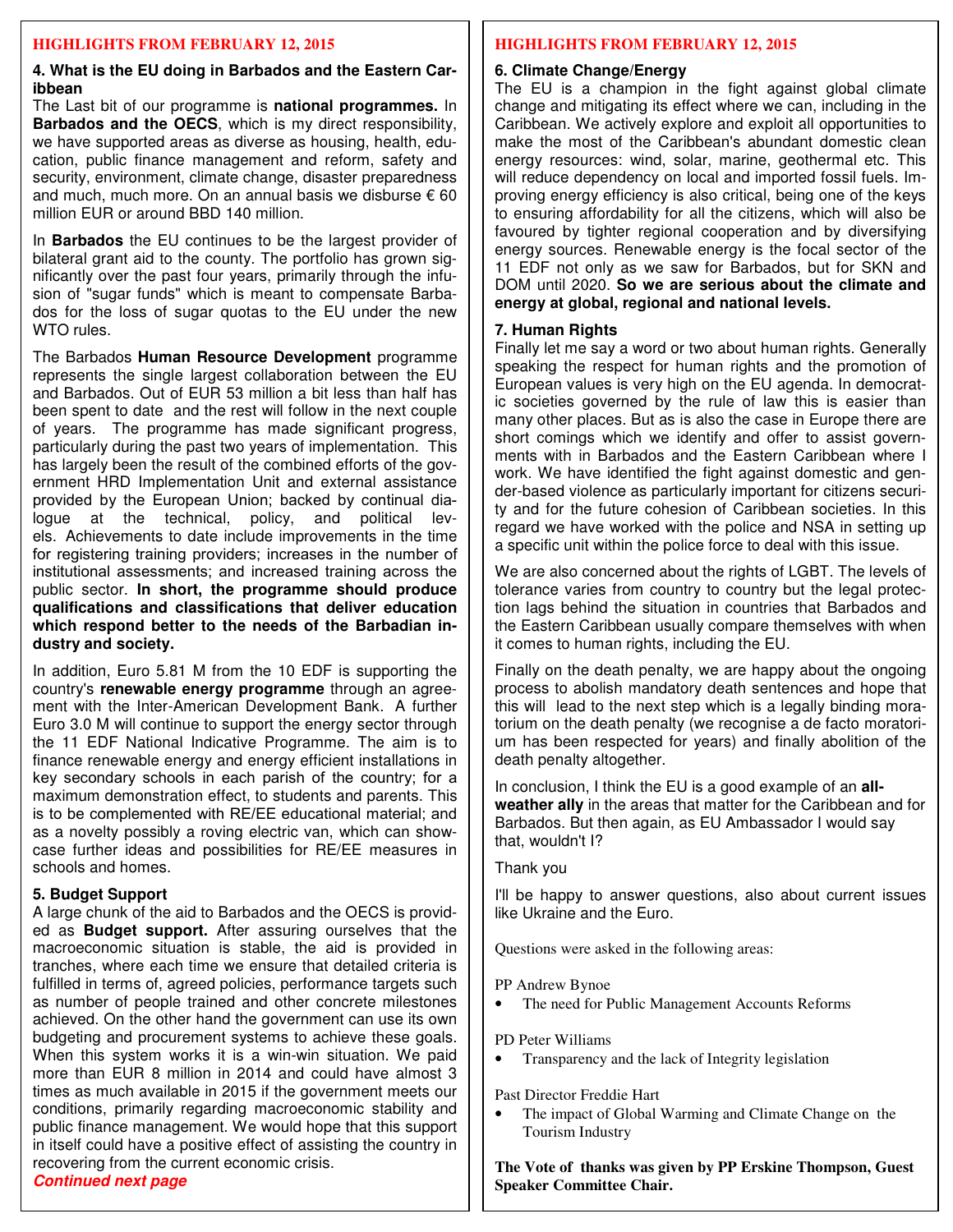#### **UP-COMING EVENTS**

#### **UWI Rotaractor to Attend RYLA**

The Rotaract Club of the University of The West Indies, Cave Hill, has selected Rotaractor Olvine Holas as its delegate to attend the upcoming RYLA which gets underway in St. Vincent this weekend.

Olvine is 23 years old from the island of Grenada. He is currently a third year International Business student at the Cave Hill Campus.

He has been a Rotaractor for just over a year and currently serves as the Public Relations Of-



Prior to his UWI life, he served on committees of various clubs such as: Students' Council (VP), RBTT Young Leaders (PRO), ISCF & CCC (VP). He sees himself as a self motivated young man with a thirst for excellence and a passion for serving others selflessly.

#### **Director Neal**

#### **District 7030 Conference May 21 to May 25, 2015**

——————————————————————————————————

**Venue:** *Divi Southwinds Beach Resort*   **US\$400.00** (*all inclusive*)

**http://rotaractbarbados.org/conference Over 200 Delegates expected** 

#### **DISTRICT 7030 ROTARACT STEERING COMMITTEE**

**PDG Tony Watkins PP Roger Smith Farid Mansour – Rotary West Past President Keith King – Rotary South Past President John Jones – Rotary South** 

> **Directors, Youth Service Winfield King – Rotary West Robert Chase – Rotary South Neal Griffith - Rotary Barbados**

**————————————————————————————** 

#### **The Rotarian Learn more about Rotary Peace Fellows:**

#### Rotary Peace Fellows are helping refugees start over.

 even decades, in makeshift refugee cities with their families, unable to Every 10 minutes, a baby is born without a state – without citizenship in any country. The crisis in Syria and conflicts in South Sudan, the Central African Republic, and many other nations are producing new generations of refugees, internally displaced persons, and asylum seekers. Increasingly, they are long-term exiles who are spending years, return home.

#### **UP-COMING EVENTS**

#### **FOUNDER'S DAY CELEBRATIONS**

We join Rotary International this year to celebrate Founder's Day on Sunday February 22, 2015 with a Church Service at the St. Mary Church, Bridgetown at 8:45a.m.

A beach house lime will then follow around 12:30 p.m. at the Beach Home of PP Andrew and Partner in Service Joyce in Prospect St. James. (Next habitable building after Waves Hotel going North).

—————————————————————————

#### *Director Waldo*

#### **CLUBRUNNER TRAINING**

We are in the preliminary stages of planning a practical guide in the basic functionality of ClubRunner.

To this end, we have identified the second Thursday in March ( March 12th) from noon to 12:30 p.m. as a suitable time for us to convene this workshop.

It has been long in coming and we urge you to make a concerted effort to avail yourselves and be armed with your laptops or chosen electronic tools to sit in and grasp the essentials of being able to meander your way through ClubRunner.

As time nears, we will provide more details as to; the venue, password access, etc.

Thanking you in advance for your attention and programming into your diary.

#### *Director Waldo*

#### $\overline{\phantom{a}}$  , and the contract of the contract of the contract of the contract of the contract of the contract of the contract of the contract of the contract of the contract of the contract of the contract of the contrac **INTERACT MEETING - ST. MICHAEL SCHOOL - FEB 13**

The meeting convened around 2:15pm.

In attendance were: Most of the Executive and the Faculty Advisor.

Introductions were done and protocols performed after which DE Winston "launched" into a very electrifying and passionate discussion on the practical side of an entrepreneur.

Key words "research", "sacrifices", "being inventive", "commitment" The Interactors were truly mesmerized.

I then gave a short presentation on the subject - "An Entrepreneur" - "what is/ how can / when can" - experiences, requisites of an Entrepreneur and guiding principles for the Entrepreneur.

Sundries and updates on club activities were then given.

Design imagery of the club's polo shirts was circulated at a cost in the vicinity of \$360 (design costs and six shirts) following which a donation of \$300 was made by DE Winston and Dir. Waldo.

The game, Name that Sound was then played by a very energized group which lasted for about 20 minutes.

The raffle was then performed and a series of numbers were pulled and winners approached the desks for their winnings.

The club was then disciplined by the Sergeant - At - Arms.

The meeting was then adjourned after reciting the Interact Pledge.

*Director Waldo*